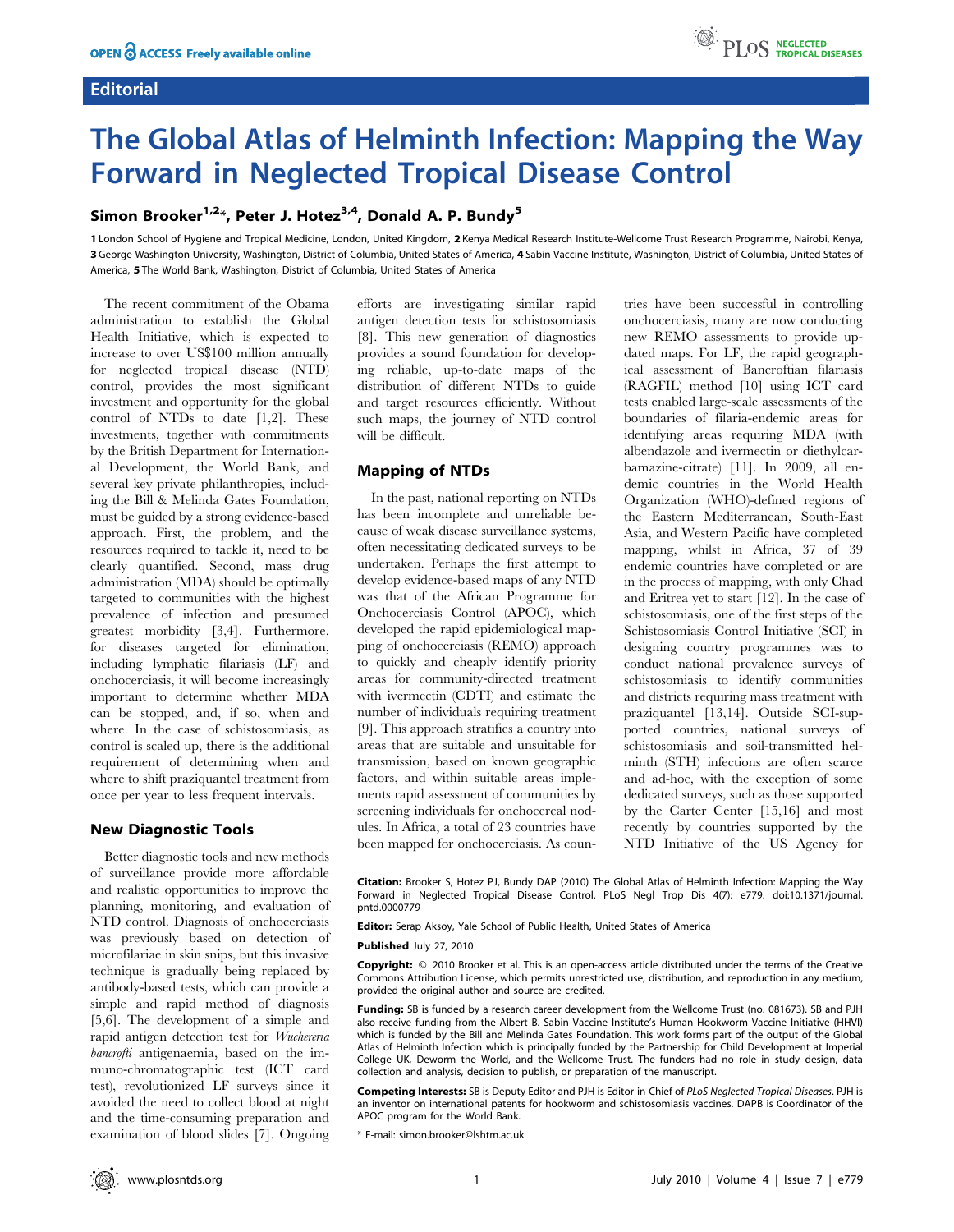International Development (USAID) [17]. Despite these efforts, there remains a considerable mapping requirement to support global NTD control. Also, it is little appreciated that as control is successful in reducing transmission, there will be an increasing requirement to conduct mapping surveys to assess whether to stop MDA or switch to less frequent treatment.

#### New Mapping Technologies

Future data collection efforts should take advantage of recent advances in recording and processing data and converting data into maps. Increasingly, surveys utilize electronic data capture systems, mainly based on the use of personal digital assistants (PDAs) but also small laptops, to enter data at the point of collection [18] and almost instantaneously transmit the information to a central database using mobile phone technology [19]. Once data have been collected and collated, geographical information systems (GIS) provide a ready framework in which to manage and display the data. The distribution of NTDs is particularly sensitive to climatic and environmental factors because of the vulnerability of vectors, intermediate hosts, and free-living stages. The GIS frameworks allow ready comparison between disease patterns and environmental data, while remote sensing (RS) technologies can use high-resolution satellite data to provide estimates of such variables as temperature, vegetation (as a proxy for various environmental factors), and humidity [20]. The relationships between observed infection patterns and environmental factors can be investigated using both traditional and spatially explicit statistical approaches [21], allowing the spatial distributions of infection prevalence to be predicted in unsurveyed areas. Such analyses are increasingly adopting a Bayesian approach to statistical inference that provides a robust method for measuring uncertainty in prediction [22,23]. Finally, it is perhaps worth emphasizing that this journal is itself an example of the power of the new technologies, since the open-access format permits the data, analyses, and predictions to be published in a way that maximizes access to the information.

#### Current Global Mapping Resources

Although many surveys of different NTDs have been conducted and many more are planned, the survey data are only useful if available in a form that is accessible to policy-makers and the managers of public health programmes. At present the most detailed maps available are for onchocerciasis, LF, and schistosomiasis. For onchocerciasis, the countrylevel REMO maps, which highlight the areas where CDTI is needed, are made available through APOC's Web site [24]. For schistosomiasis, the most complete global resource remains the 1987 Atlas of the Global Distribution of Schistosomiasis [25], now available online [26]. For each country, a map is presented that shows the presence or absence of schistosomiasis. Although these maps represent an important early source of information, the data are at best 23 years old and do not include the wealth of prevalence data collected more recently.

The preventive chemotherapy (PCT) databank was developed by WHO as a tool to map progress on the implementation of NTD control efforts targeting LF, schistosomiasis, and STH infections [27]. The PCT databank includes country profiles that present the estimated population at risk of infection and requiring PCT and, where available, data on treatment coverage for each NTD [28]. However, the PCT databank only includes data as reported to WHO and excludes survey information from other sources, such as data collected by academic researchers, nongovernmental organizations (NGOs), and other partners. The data are presented at administrative level 1 (province or region) and the derived maps inevitably cannot capture the fine-scale heterogeneity of infection patterns, so they tend to overestimate the numbers of individuals requiring treatment.

#### A Global Atlas of Helminth Infection

In an attempt to provide open access to up-to-date information on schistosomiasis and STH infections, a project has been undertaken to develop a Global Atlas of Helminth Infection (GAHI) [29,30]. The overall goal of this project is to provide an open-access, global information resource on the distribution of STH and schistosomiasis, with the specific aims of 1) describing the global distribution and prevalence of infection of each species and 2) highlighting geographical areas for which further survey information is required. The maps are grounded in structured searches of the formal and grey literature for suitable survey data that are then collated into a single database, according to specified inclusion criteria. The eligible surveys are geo-positioned

using electronic sources and maps are then developed using GIS. To date, more than 10,000 prevalence surveys have been identified, catalogued, and mapped. The potential usefulness of the data to identify "at risk" populations for which data are scarce is enhanced by using Bayesian model-based geostatistics [23] to predict the prevalence of infection with each species in as yet unsurveyed areas.

The GAHI Web site will be launched on August 12, 2010 at http://www. thiswormyworld.org/. The Web site allows users to visualize the assembled data and models. Three types of maps are presented for every country where these infections occur: (i) a Survey Data Map showing the prevalence of infection based on survey data; (ii) a Predictive Risk Map showing the probability that infection prevalence warrants MDA, according to recommended WHO thresholds; and (iii) a Control Planning Map showing which districts require MDA treatment or where further surveys would be helpful in defining risk.

As the URL suggests, inspiration for this project comes from the work of the American parasitologist Norman Stoll, who, during his 1946 presidential address to the American Society of Parasitologists, posed the question, just how much human helminthiasis is there in the world? The resultant paper, This Wormy World [31], was the first systematic attempt to measure the worldwide impact of human parasitism by helminths and provides the foundation for subsequent attempts to define the burden of NTDs [32]. Building on the GAHI, an ongoing project is developing a Global Atlas of Trachoma, expanding earlier attempts to the map the global distribution of trachoma [33]. This work is intended to provide an evidence base for allocating resources for trachoma control, including surgery and administration of Zithromax [35].

#### Conclusion

Accurate and up-to-date maps of different NTDs can help improve the precision of decision-making in NTD control. They can help increase the reliability of estimates of disease burden, for example, as part of the ongoing revision of the Global Burden of Disease study [34]. The maps can also establish a baseline against which to measure the impact of NTD control efforts. Finally, they can provide an important planning tool for national control programmes. Considerable effort is required to develop an integrated NTD atlas, necessitating cooperation and col